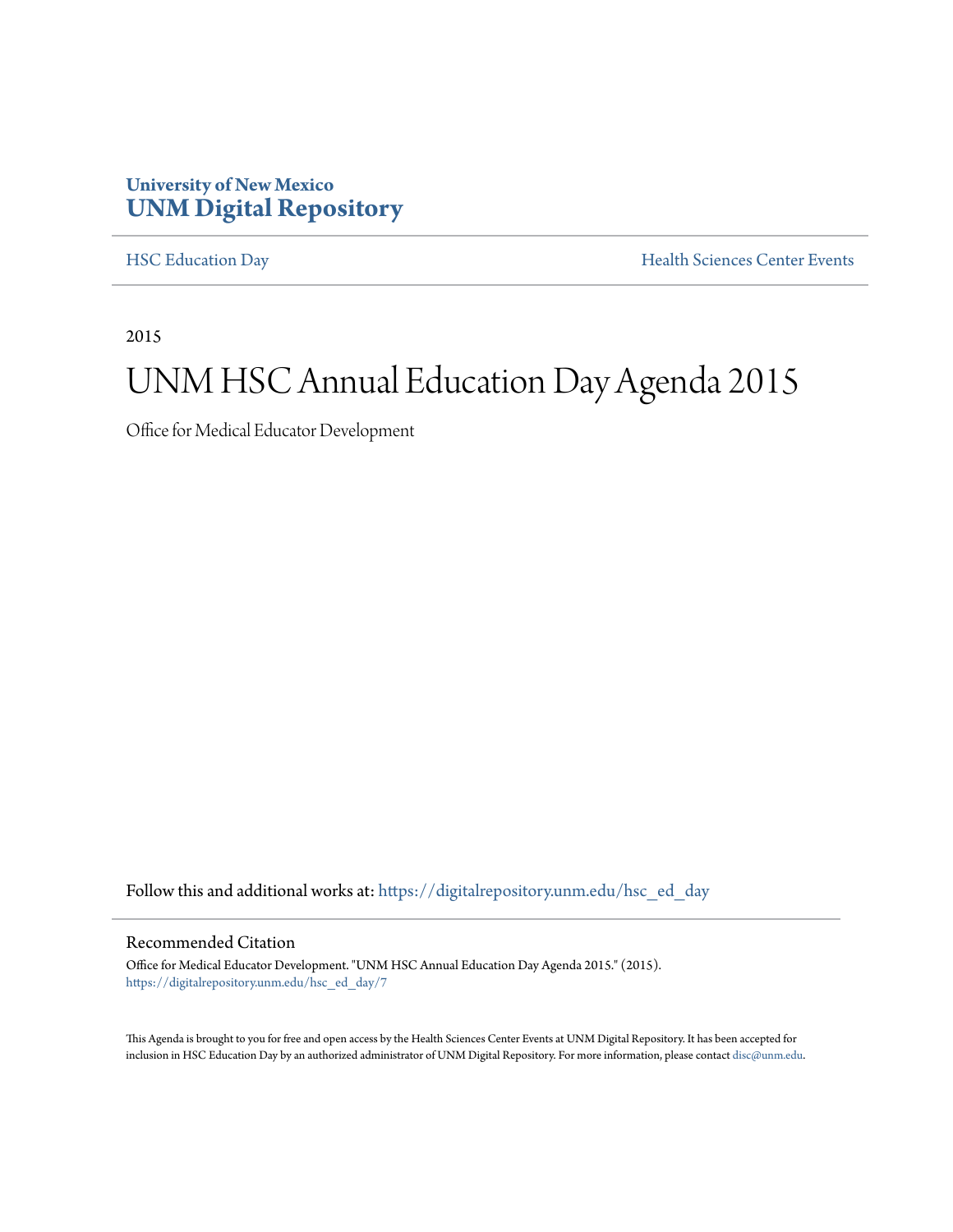UNM North Campus **HSC UNM Annual Education Day Agenda** October 16, 2015

| $8:00 - 8:45$ am<br>Registration and Continental Breakfast - Health Sciences and Services Building Room 105                                                                                                                                         |                                                                                                                                                                                                                                                                                                                                                                                                            |
|-----------------------------------------------------------------------------------------------------------------------------------------------------------------------------------------------------------------------------------------------------|------------------------------------------------------------------------------------------------------------------------------------------------------------------------------------------------------------------------------------------------------------------------------------------------------------------------------------------------------------------------------------------------------------|
| 8:45-9:00 am<br>Welcome and Opening Remarks Martha McGrew, MD, Executive Vice Dean School of Medicine                                                                                                                                               |                                                                                                                                                                                                                                                                                                                                                                                                            |
| <b>HSSB 105 - Workshops</b><br>9:10-10:00 am<br>Learning about Quality Improvement Projects<br>William Rayburn, MD, MBA, Continuing Medical Education and<br><b>Professional Development</b><br>James MacFarlane, Human Research Protection Program | <b>Domenici 2112 - Presentations</b><br>$9:20-9:40$ am<br>Can I use that? Copyright and Licensing for<br><b>Health Sciences Educators</b><br>Jake Nash, MSLIS, Health Sciences Library and Informatics Center<br>$9.40 - 10.00$ am<br>Avatars and You: A Study Guide for the Future?                                                                                                                       |
| 10:00-11:00 am<br>The Art of Asking Questions: Guiding Your<br><b>Learners to Discovery</b><br>Mark Lee, MD, FACP, Internal Medicine<br>Staci Lee, MD, MEHP, Internal Medicine                                                                      | Christine Delucas, DNP, RN, College of Nursing<br>10:00-10:20 am Research Education Training and Scholarship<br>Angela Wandinger-Ness, PhD, Pathology<br>Sherry Rogers, PhD, Cell Biology and Physiology<br>10:20-10:40 am Peer-to-Peer Observation of Bedside Teaching                                                                                                                                    |
|                                                                                                                                                                                                                                                     | by Faculty Leads to Changes and Adoption of<br><b>New Teaching Behaviors</b><br>John Pierce, MD, MPH, Internal Medicine<br>Deepti Rao, MD, Internal Medicine<br>Patrick Rendon, MD, Internal Medicine<br>10:40-11:00 am Reading Clinical Care Vignettes: Student<br>Interpretation of Vignette-based Information in<br><b>Medical Education Research</b><br>Miria Kano, PhD, Family and Community Medicine |
| 11:00-12:00 pm<br>Informed Consent: An Example of a<br>Workshop for Residents<br>Sally Fortner, MD, Anesthesiology<br>Brooke Baker, MD, Anesthesiology                                                                                              | 11:00-11:20 am<br>Bench OSCE - Use of a Case Based Virtual<br>Lab for Medical Decision-Making<br>Joanne Haeffele, PhD, APN FNP-BC, College of Nursing<br>Therese Hidalgo, DNP, College of Nursing                                                                                                                                                                                                          |
|                                                                                                                                                                                                                                                     | 11:20-11:40 am Teaching Residents About Personality Typology<br>and Its Application to Learning, Work Skills,<br>and Relationships<br>Mark Pedrotty, PhD, Pediatrics<br>11:40-12:00 pm Flipping a Learning Session in Medical Education<br>William Rayburn, MD, MBA, Obstetrics and Gynecology                                                                                                             |
| Networking Lunch Outside Tent HSLIC Greens (south of Domenici Auditorium)<br>12:00-1:00 pm                                                                                                                                                          |                                                                                                                                                                                                                                                                                                                                                                                                            |
| Domenici 2410 - Workshop<br>1:00-2:00 pm<br><b>Stimulating Preparedness for Outpatient</b><br>Emergencies - A Resident Simulation Initiative<br>Brenda Pereda, MD, MS, Obstetrics and Gynecology<br>Eve Espey, MD, Obstetrics and Gynecology        | <b>Domenici 2112 - Presentations</b><br>$1:00-1:20$ pm<br><b>Examining Health Habits of Medical Students</b><br>Martha Gallegos, MSII<br>Karissa Vasquez, MSII<br>Raquel Burbank Roberts, MSII                                                                                                                                                                                                             |
| Michelle Chungtuyco, MD, Family and Community Medicine<br>Larry Leeman, MD, Family and Community Medicine<br>Rameet Singh, MD, Obstetrics and Gynecology                                                                                            | 1:20-1:40 pm<br>Medical School Environments and Racial and<br>Gender Bias in Student Clinical Decision-Making<br>Robert Williams, MD, MPH, Family and Community Medicine<br>Andrew Sussman, PhD, Family and Community Medicine<br>Christina Getrich, PhD, Anthropology, University Maryland<br>Miria Kano, PhD, Department of Family and Community Medicine<br>Estela Vasquez-Guzman, MA, Sociology        |
| <b>Health Science Media Room - Workshop</b><br>2:00-3:00 pm<br><b>PowerPoint Videos Made Easy</b><br>Gene Passariello, Undergradute Medical Education<br>Paul Perea, MA, Undergraduate Medical Education                                            | 1:40-2:00 pm<br>Divide and Conquer: On Demand Anatomy in the<br>Integrated Medical School Curriculum<br>Martina Rosenberg, PhD, Biochemistry and Molecular Biology<br>Rebecca Hartley, PhD, Cellbiology and Physiology<br><b>UNM SOM Feedback Initiative</b><br>2:00-2:20 pm<br>Patrick Rendon, MD, Internal Medicine<br>Justin Roesch, MD, Internal Medicine                                              |
|                                                                                                                                                                                                                                                     | Lanier Lopez, MD, Pediatrics<br>2:20-2:40 pm<br><b>What's New with PBL? Clinical Reasoning!</b><br>Deepti Rao, MD, Internal Medicine<br>Jon Eldredge, PhD, HSLIC, Family and Community Medicine<br>2:40-3:00 pm A Curriculum that Integrates Biological,<br>Psychological and Sociological Knowledge to<br><b>Promote Case Formulation</b><br>Jonathan Bolton, MD, MPhil, Psychiatry                       |
| 3:00-4:00 pm<br><b>School of Medicine Annual Teaching Awards</b><br>4:00-5:00 pm<br><b>Poster Presentation and Reception</b>                                                                                                                        | Domenici Auditorium<br><b>Domenici Center</b>                                                                                                                                                                                                                                                                                                                                                              |